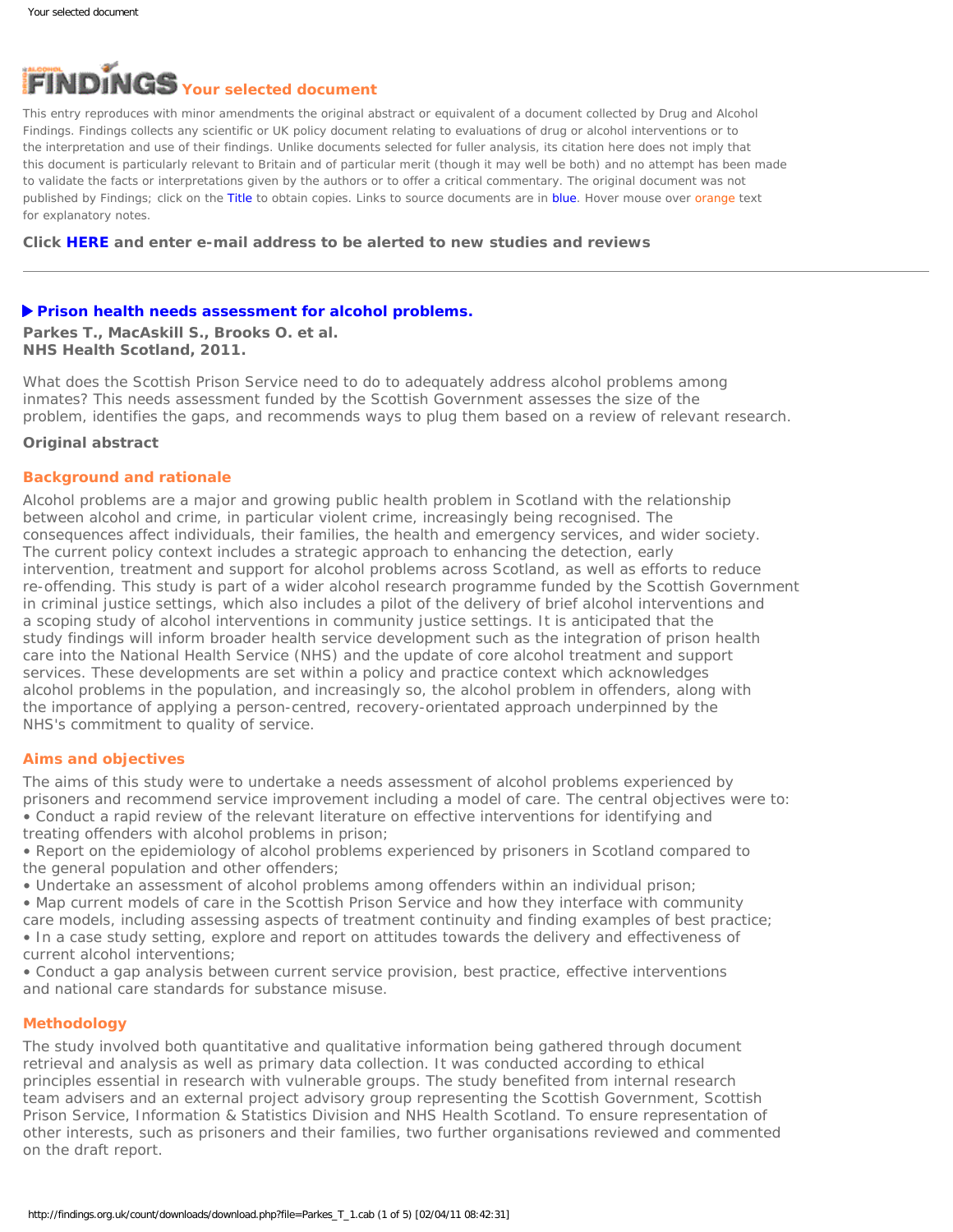## **Findings**

A number of general trends in alcohol consumption and harm in the Scottish population can be noted from current evidence. There has been a rise in alcohol consumption over the past decades with a consequent rise in alcohol-related harms. A high proportion of the population drink excessively across all ages and socioeconomic groups, although drinking patterns and levels between groups and ages vary. Young men are the highest alcohol consumers and more likely to 'binge' drink. Scotland has the highest prevalence of alcohol-related health problems in the UK and among the highest in Western Europe. There is, however, emerging evidence that some specific alcohol-related harms may be stabilising in Scotland.

The prisoner population in Scotland is younger than the general population and predominantly male. Data indicate a high prevalence of alcohol problems in this population among both men and women, and a higher prevalence of alcohol problems among remand than sentenced prisoners.

A rapid review was undertaken to inform the primary research components of the study. Three screening tools were identified as having good reliability with offending populations, although no single screening tool was identified as superior. [AUDIT](http://whqlibdoc.who.int/hq/2001/WHO_MSD_MSB_01.6a.pdf) was found to be most promising and is being used in several UK interventions related to offenders currently being evaluated. Several screening tools may be required for this diverse population. There is also some indication that timing of screening may be an issue, with very early screening post-imprisonment being relatively ineffective.

The review also indicated that evidence is limited for most interventions in prison settings. In addition, many studies conflate alcohol and drugs making it difficult to identify specific alcohol-related outcomes. There is also a particular lack of published research from the UK, although several relevant studies are in progress. While there is evidence of the effectiveness of therapeutic communities, this is confined to people whose alcohol use supplements drug misuse, and studies report that they are costly and time-intensive. Brief alcohol interventions have the highest quality evidence base but effectiveness in this setting is still to be established. There is some evidence that addiction interventions have an economic benefit through the reduction of reoffending. Overall, there is a need for more research in the area of effectiveness of alcohol interventions in prison populations, in particular in identifying screening tools that work with this population, more information on what is effective, on the optimum timing for both screening and interventions, and the potential economic benefits of screening and interventions.

As part of the study, for 12 weeks universal screening for alcohol problems was undertaken in a male prison, based on the AUDIT screening tool. 73% of prisoners had scores indicating a degree of alcohol problems (8+ AUDIT score), including 36% possibly dependent (20+ AUDIT score). The highest proportion of 20+ AUDIT scores were in the 18–24 and 40–64 age groups, but drinking patterns differed, with those in middle age more likely to show features of dependence than younger prisoners. Higher AUDIT scores were notable among those with shorter sentences (less than six months). This was a predominantly young population with a high prevalence of social exclusion factors, in particular unemployment and low education achievement, many of whom were on remand or short sentences. Over 1 in 4 reported their current offence to be a violent crime and four fifths had been in prison before. Alcohol was self-reported to be a factor in the offence in 40% of cases (50% for violent crime) and, of these, nearly half giving further information said drugs were also involved.

A mapping exercise was undertaken of alcohol interventions across the Scottish prison estate, including the community interface. This was based on interviews undertaken with key informant stakeholders and staff members involved in alcohol service delivery across all prisons. Currently there is no formal alcohol screening using a validated instrument. A range of interventions are available to address alcohol problems in the context of offending but there is no alcohol-specific model of care. There was variation in capacity for addiction nurses to deliver interventions. Not all alcohol interventions are available to those on short sentences or remand (a large proportion of those with alcohol problems). Overall, the research found there to be limited accessibility to alcohol specific interventions, with far greater numbers accessing general substance misuse interventions.

[In-reach](#page-0-0) into prisons was also limited, although this was viewed as developing. Continuity of care is more difficult if a prisoner is released to a different geographic area. Alcohol interventions are being delivered by different providers in prison, so there can be limited awareness of overall service provision and care pathways among relevant staff. There is also a lack of outcome evidence and information to inform planning and service improvement.

To give more depth to the study, a case study incorporating qualitative focus groups with prisoners and interviews with internal and external staff was undertaken in one prison. This found broadly convergent understandings of alcohol issues among prisoners and staff, both recognising links between alcohol and offending, including violent offending, and drug use. There was a general perception that alcohol interventions are not as well resourced or as prominent as drug interventions. Initial support is often limited and related to alcohol dependence and physical health needs, with few interventions addressing wider behaviour change and interrelated social problems. Staff also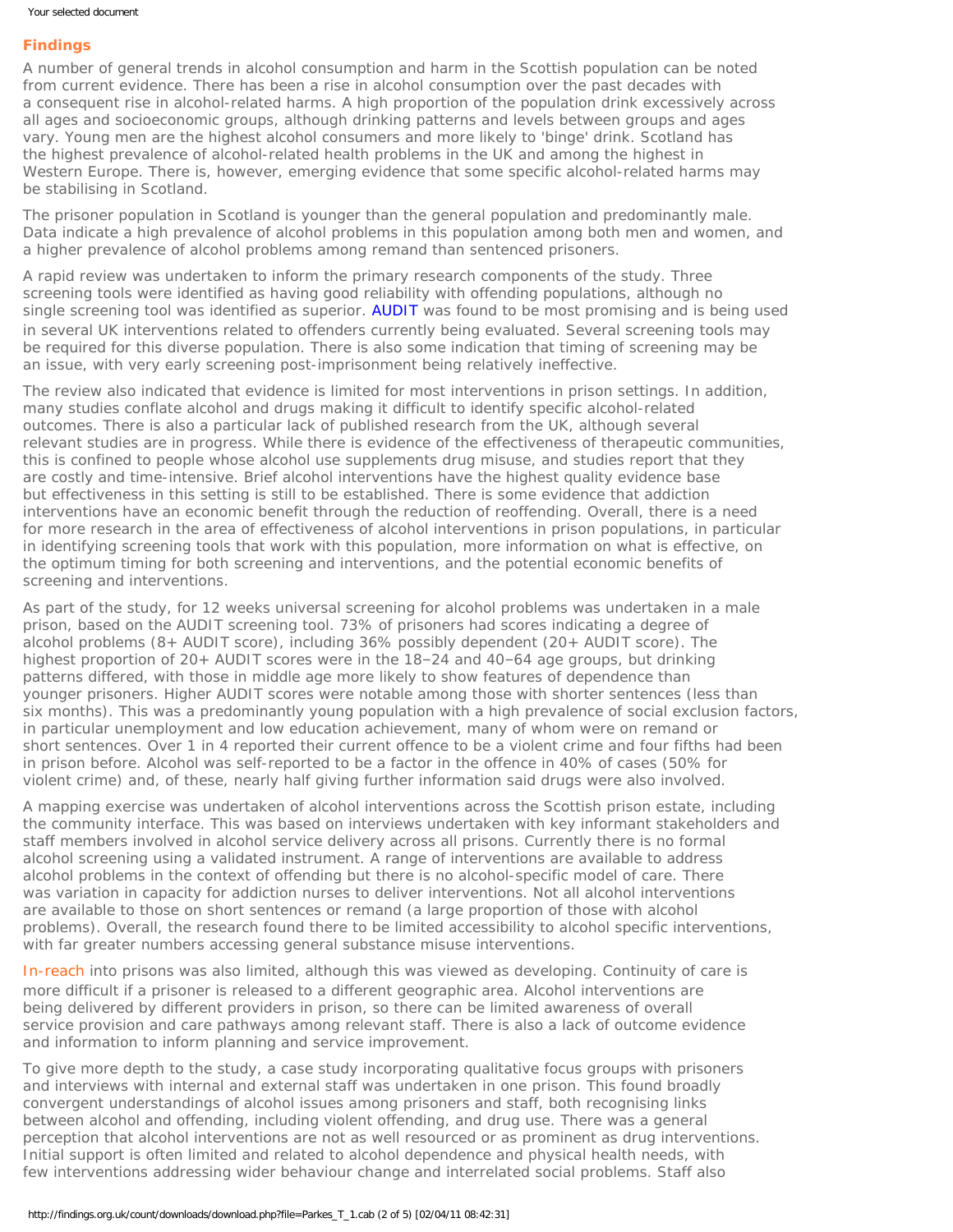#### Your selected document

highlighted the challenge of delivering effective interventions for remand and short-term prisoners.

Prisoners spoke about assessment of alcohol problems on admission as being a 'Yes or no' question, asked at a time of competing concerns and when taking in new information can be difficult. Key aspects identified were an empathetic approach and some separateness from the discipline regime. Prisoners also wanted more involvement of 'outsiders' and peers/ex-prisoners/those with experience of alcohol problems in the delivery of interventions.

# **Implications of findings for a model of care and care pathway**

There are many implications from the research undertaken in this study for a model of care for alcohol for Scottish prisoners. Some of the most significant are:

• That limited evidence on the effectiveness of alcohol interventions in prison settings makes it important to use wider literature from community settings to inform a gap analysis and model of care for the Scottish Prison Service;

• The importance of tailored interventions including those to address violence and alcohol, and cooccurring drug and alcohol problems;

• The need for interventions that address alcohol in the wider context of social problems, such as social exclusion and unemployment;

• That good assessment, including use of a validated screening tool, is necessary in order to ensure prisoners that need them are offered relevant needs-led opportunities to address alcohol.

A model of care, or treatment framework, outlines the provision necessary to have a meaningful impact on prisoners with a range of alcohol-related needs. The findings of this study contributed to an enhanced understanding of the importance of implementing a full model of care in the Scottish Prison Service representing treatment pathways that address all four tiers in the [Models of Care for](http://www.dh.gov.uk/en/Publicationsandstatistics/Publications/PublicationsPolicyAndGuidance/DH_4136806)

[Alcohol Misusers](http://www.dh.gov.uk/en/Publicationsandstatistics/Publications/PublicationsPolicyAndGuidance/DH_4136806) (MoCAM) guidance, with the Scottish Prison Service being viewed as a "treatment system". The planning and development of tiered interventions is an important mechanism in being able to better target and tailor interventions to prisoner need. The approach taken in creating the model of care was also informed by the principle of equivalence, whereby standards of health care for people in custody are the same as for the wider community. Outlined below are what is currently delivered in the Scottish Prison Service, where the gaps are and what is needed to fill gaps, drawing on the MoCAM model.

# **[TIER 1](#page-0-0)**

# **Currently delivered**

- Limited screening (yes or no question);
- Alcohol advice and information the Enhanced Addiction Casework Service (EACS);
- Overdose Awareness Session (has alcohol component);
- Referral of those requiring more than above for specialised alcohol treatment (to EACS).

#### **What is needed in addition to above**

- Universal screening with validated tool for increased detection of alcohol problems;
- Verbal self-referrals due to literacy issues;
- Piloting and evaluation of simple brief interventions for hazardous and harmful drinkers accessible to
- all who need them including short-term (under 31 days) and remand prisoners;

• Interventions offered that are meaningful to prisoners, are person-centred, meet their needs and are credible.

# **[TIER 2](#page-0-0)**

#### **Currently delivered**

• Alcohol-specific information, advice and support (EACS Alcohol Awareness session, Scottish Prison Service approved activity Alcohol Awareness);

• Alcohol-specific assessment (health assessments) and referral of those requiring structured or more intensive support and interventions (EACS) or treatment (prison health care);

• Triage assessment (addictions nurse);

• Mutual aid groups (Alcoholics Anonymous).

# **What is needed in addition to above**

• Universal screening with validated tool for increased detection of alcohol problems;

• Extended brief interventions and brief treatment to reduce alcohol-related harm among hazardous/

harmful drinkers and possibly mildly dependent drinkers;

• The provision of personalised feedback, often part of brief interventions, could be used to enhance motivation for action;

• Provide a range of interventions that will meet the high level of need and/or demand, eg, one-to-one and group interventions, and some level of choice;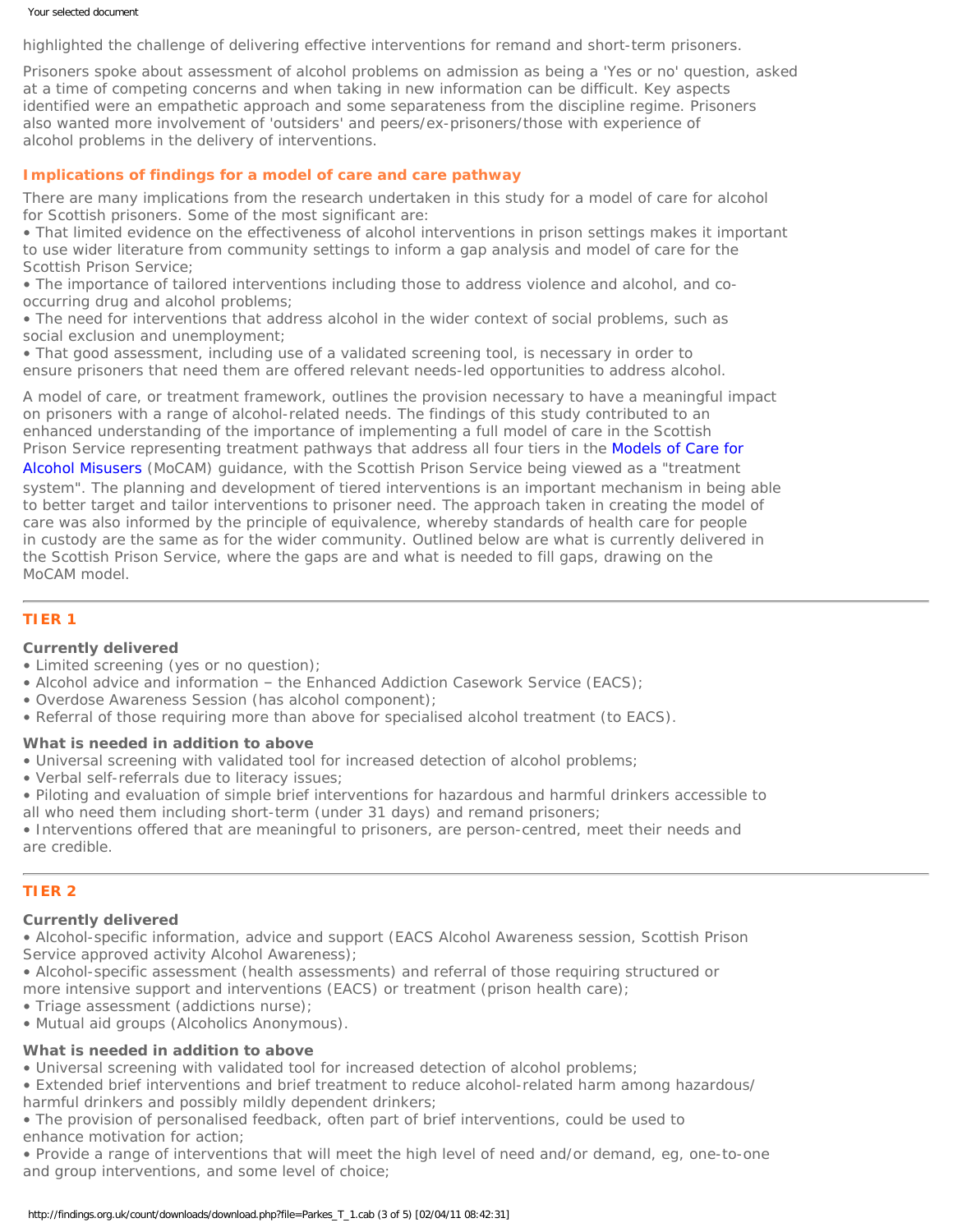#### Your selected document

- Increased interventions drawing on peer support or provided by peer approaches;
- Interventions offered that are meaningful to prisoners, are person-centred, meet their needs and are credible.

# **[TIERS 3 and 4](#page-0-0)**

## **Currently delivered**

- Comprehensive substance misuse assessment (but effective detection is missing);
- Care planning and review for those in structured treatment;
- Case management;
- Evidence-based prescribing interventions (alcohol withdrawal/detox) and prescribing interventions to reduce risk of relapse;

• Structured evidence-based psychological therapies (eg, Scottish Prison Service prisoner programmes) that address alcohol and co-existing conditions (ie, alcohol and offending behaviour – SROBP, alcohol and other substance use);

- Liaison services for acute medical and psychiatric health services;
- Pre- and post-release work including community integration.

# **What is needed in addition to above**

- Enhanced detection using a standardised tool, prior to comprehensive assessment;
- Enhanced capacity for additional structured evidence-based psychological therapies including counselling approaches – provide access to meet need;
- Better access to all interventions for short term prisoners whether in community or prison;
- Interventions offered that are meaningful to prisoners, are person-centred, meet their needs and are credible;
- Increased interventions drawing on peer support or provided by peer approaches;
- Interventions/therapies/treatment targeting specific groups (ie, levels of dependence) and diversity issues, ie, women, co-existing mental health problems/dual diagnosis, learning disabilities, and social problems such as homelessness and literacy;
- Enhanced work on community and external provider linkages for communication and service access including in-reach;
- Emphasis on throughcare for all prisoners with identified alcohol problems.

Alcohol care pathways are locally agreed templates for best practice that map out the local help available at various stages of a treatment journey for alcohol. A flow diagram is outlined below showing the key decision points in a high level pathway of care that has been designed to be a subject for dialogue in local areas when planning and commissioning appropriate alcohol services for the prison population.